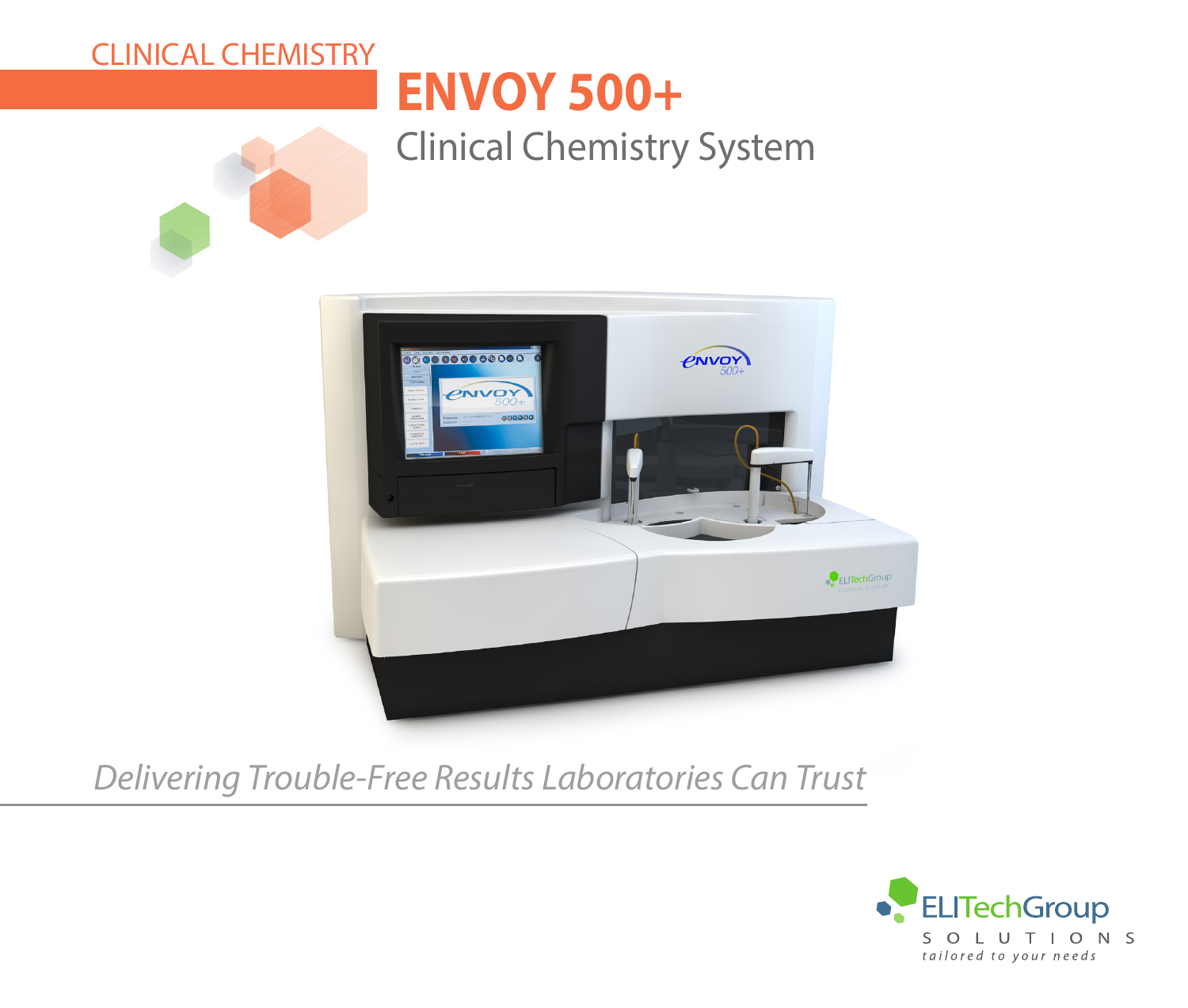# **Why choose the Envoy 500+?**

### Performance matters. Support you can count on. Highest quality reagents.

#### **Faster test results**

With the Envoy, you receive test results faster than almost any other bench-top chemistry system on the market, allowing you to make your treatment decisions sooner.

### **Cost Savings**

The Envoy 500<sup>+</sup> was designed to deliver the performance of large floor model analyzers but provide the cost efficiency of a bench-top. From reusable glass cuvettes to low maintenance, the Envoy 500<sup>+</sup> saves your laboratory money.

### **Room to grow**

No other bench-top chemistry system on the market provides the throughput and flexibility of the Envoy 500+. When your laboratory needs to grow, the Envoy 500+ will be able to handle the new workload.

ELITech's commitment to providing the best service and support in the industry continues with the Envoy 500+. When you purchase an Envoy 500+ you receive a 1 year warranty which provides you with unlimited technical support and on-site service calls as needed, as well as an annual preventative maintenance visit.

Newly featured remote diagnostics allows for quick and easy troubleshooting to maximize uptime. System concerns are frequently resolved on-line and in real time, often without the need for an on-site visit.

The Envoy 500<sup>+</sup> reagents, manufactured by ELITech, are liquid-stable, ready to use and referenced to industry standards. This ensures quality results, maximum performance, and the best overall value. The Envoy 500<sup>+</sup> reagents also feature barcoded labels, allowing the Envoy to efficiently identify each reagent.



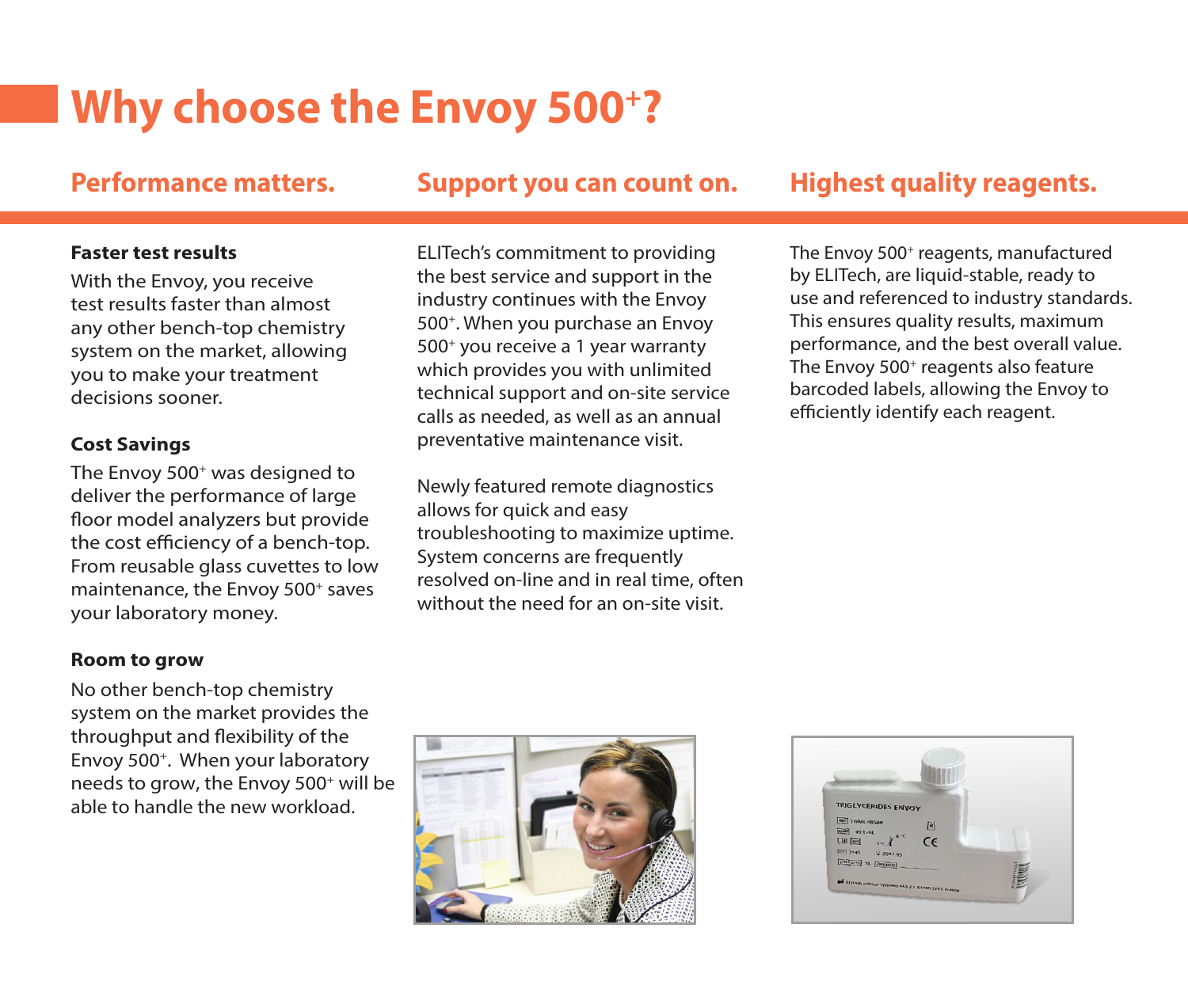# **All the features you need.**

## **Software**





#### **Touch Screen**

The Envoy 500<sup>+</sup> has a built-in LCD touch screen and is driven by the Windows<sup>®</sup> operating system. This provides greater ease of use and space savings by eliminating a bulky external monitor and CPU.

#### **Quality Control**

Quality Control results are stored in memory and are easily displayed on the screen. QC can be evaluated using up to six Westgard rules and graphs can be viewed or printed using either the theoretical or caculated means.

#### **Pre-Programmed Parameters**

The Envoy reagent application parameters are pre-loaded into the software, saving you time and eliminating the possibility of data entry mistakes.



#### **Large Capacity**

The Envoy 500<sup>+</sup> holds up to 40 individual Envoy reagents (mono or dual), providing a longer walk-away operation.

#### **Refrigerated Reagent Tray**

Onboard refrigeration and storage ensures reagent stability, which increases reliability of results while lowering laboratory costs.

#### **Continuous Inventory Monitoring**

Continuous inventory monitoring enables the operator to know the number of tests remaining for each reagent, minimizing waste.

#### **Positive Reagent Identification**

The reagent chamber contains an infrared barcode scanner capable of scanning Envoy barcoded reagents, automatically recognizing reagent position and lot expiration intervals.

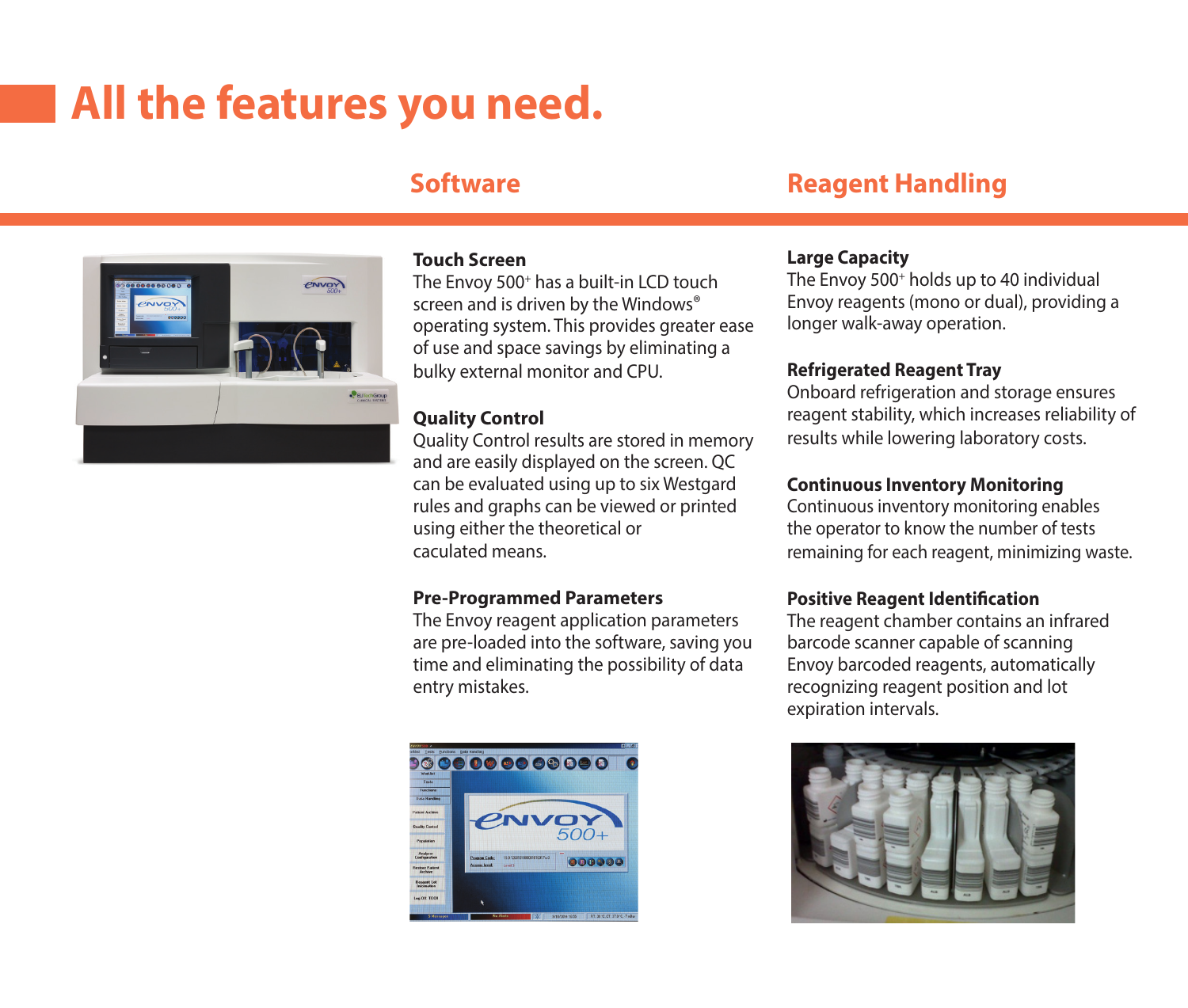# **All the features you need.**

# **Sample Handling**

# **Dry ISE**

#### **Sample Wheel**

The Envoy 500<sup>+</sup> sample wheel has 52 positions available for patient samples and 26 for calibrators and controls, providing your laboratory high throughput capability. Primary tubes or sample cups can be used, providing the testing flexibility you need.

#### **Clot and Liquid Sensor Detection**

Clot and liquid sensor detection prevents reporting of invalid results from insufficient and difficult samples. This ensures accurate results and proper treatment decisions.

#### **Positive Sample Identification**

The sample chamber contains an infrared barcode scanner, capable of scanning your patient barcodes, eliminating the need to manually enter patient information and reducing the risk of sample errors that can cost you time and money.

#### **Dry Electrodes**

The Envoy 500<sup>+</sup> electrodes have a permanent gel which limits routine priming with ISE reference solutions. Because they can be left dry when not in use, it reduces reagent consumption and costs.

#### **Four Parameters**

The ISE system has four electrodes, Na<sup>+</sup>,  $K^+$ , Cl- and CO<sub>2</sub>, providing a complete test panel without adding an enzymatic procedure or using a traditional 'wet' electrode. This significantly reduces costs and maintenance time, while increasing reliability of results.

## **Reaction Cuvettes**

#### **Glass Cuvettes**

The Envoy 500<sup>+</sup> contains 34 reusable glass cuvettes that are automatically washed on board, which eliminates the cost of expensive disposable cuvettes.

#### **Increased Walk-away Time**

The reusable glass cuvettes also provide your lab longer walk-away time than a system using disposable cuvettes, which requires you to return to the instrument to reload cuvettes on a regular basis.







Ion Selective Electrode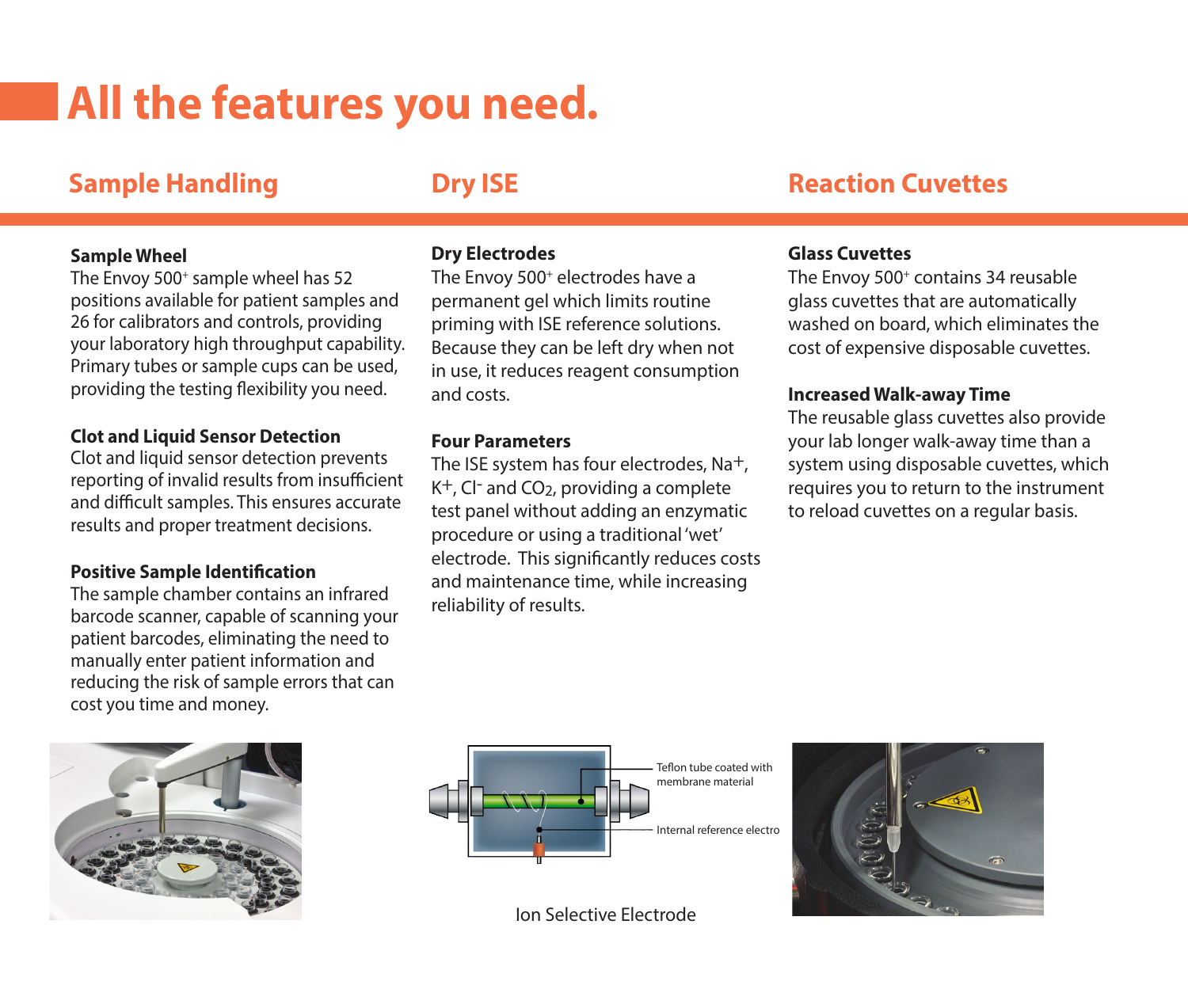### **Test Menu**

#### **General Chemistry Assays**

Albumin Bilirubin, Direct Bilirubin, Total Calcium Creatinine Glucose Iron, Total **Magnesium Phosphorus** Protein, Total Urea Nitrogen (BUN) Uric Acid

#### **Enzyme Assays**

Alanine AminoTransferase Alkaline Phosphatase Amylase Aspartate Transaminase Creatine Phosphokinase Gamma Glutamyl Transferase Lactate Dehydrogenase Lipase

#### **Special Chemistry Assays**

Hemoglobin A1c

#### **Lipid Assays**

Direct LDL **Triglycerides** Direct HDL Cholesterol

#### **Electrolyte Assays**

Carbon Dioxide Chloride Potassium Sodium

#### **User-Defined Assays\*** Apoliprotein A1

Apoliprotein B Carbamazipine CRP Wide Range CRP High Sensitivity Cystatin C Digoxin Ferritin Fructosamine IgA IgG IgM Microalbumin Phenobarbital Phenytoin **Theophylline** UIBC Valproic Acid

# **Technical Specifications**

**Operative method: Random access**

**Kind: Discrete ISE Module: K, Na, Cl, CO<sub>2</sub>**<br> **Test Modes: CO2**<br> **ISE Modes: CO2 Sample rerun and dilution: Automatic Calibration and controls: Automatic** 

**Sample volume: From 1 to 100 µl Reagent volume: From 1.0 µl to 470 µl CD rom: > 48x Hard disk: >10 Gb USB Drives: Keyboard and mouse: IBM compatible Light source: Halogen lamp 12V - 35W Optical path: 7 mm ± 1% Photometric sensitivity: 0.001 Abs Noise: ± 0.0005 at 2.000 Abs Water consumption: Working temperature: From 18 to 32°C Humidity: From 10 to 90% Power consumption: 590 Watt**

# **Assay Methods: Clinical chemistry and immunoturbidimetry Test Modes: routine, batch, STAT, profiles Tests on-line: 40 refrigerated reagents (mono or dual) Programmable tests: 500 single or double reagent Speed: 300 tests/hour, ISE module 190 test/hour Reading: Direct reading in 34 optical glass cuvettes Sample tray: 78 positions: 52 samples and STATs, 26 STD and controls. Primary tubes and/or sample cups Barcode reader: Separate barcode readers for samples and reagents Dimensions: 40 x 27 x 23 inches. Vacuum pump - 8 x 8 x 11 inches (W x H x D) Weight: 209 lbs. Vacuum pump - 10 lbs. Computer: Industrial MB Pentium >650MHz IBM compatible Monitor: Color LCD TFT with touch screen Interface: Two serial port RS232C, USB, LAN + VGA Printer: Inkjet, color, IBM compatible Optical system: Static photometric group (Biotecnica patented) Filters: 340-380-405-436-480-510-546-578-630-700 Photometric linearity: From 0 to 2.0 Abs ± 1%; from 2.5 to 3.0 Abs ± 2% Water type: Reagent Grade water and surfactant Incubation temperature: 30, 32 and 37°C ± 0.1°C. Accuracy ± 0.2% Refrigeration temperature: 5 -15°C (room temperature 25°C) Voltage: Universal 110-240 VAC with PFC**

\* Reagents for user-defined assays are available from third-party manufacturers. ELITechGroup does not manufacture or sell these reagents and performance claims are established by the respective manufacturers.